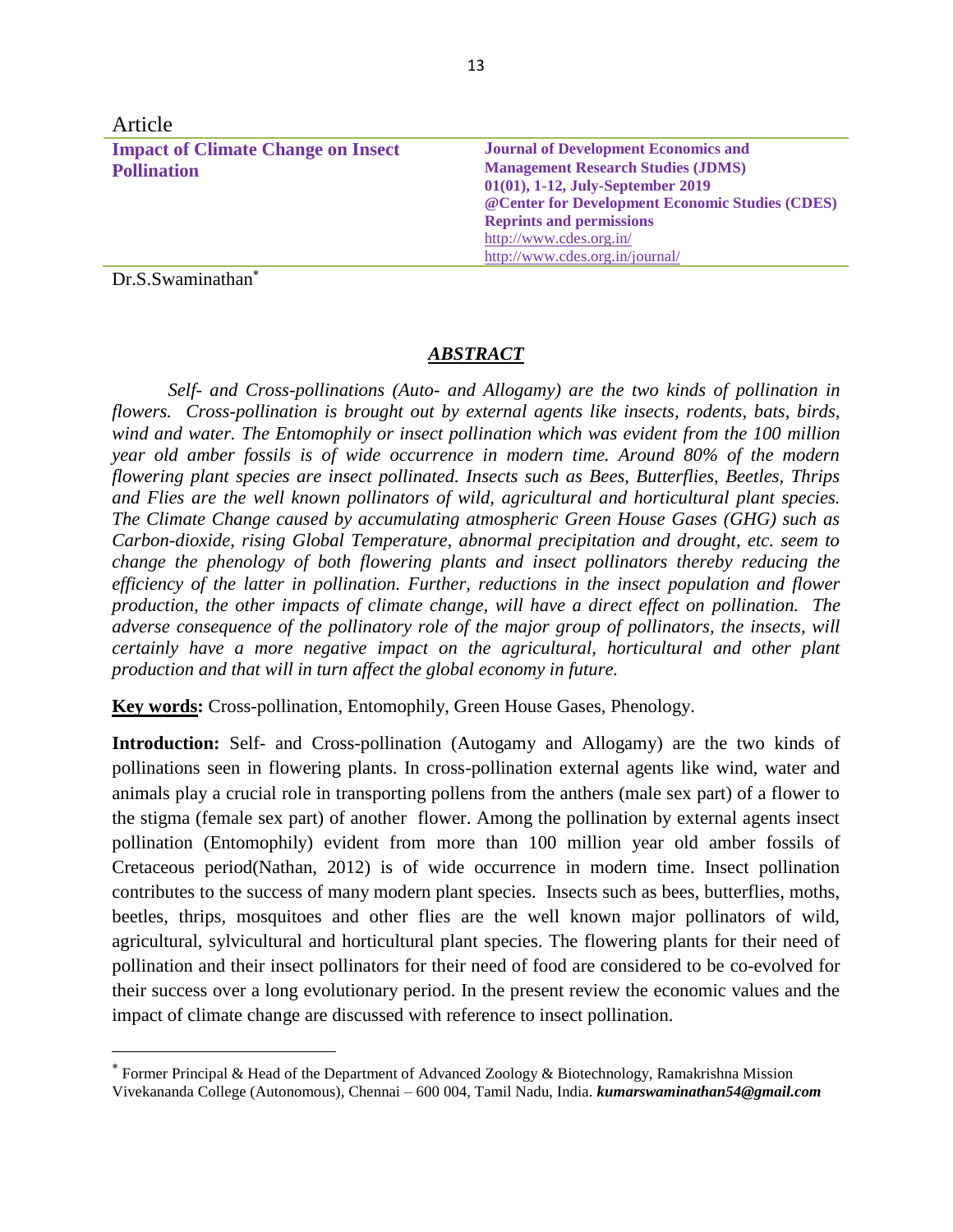## **Economic value of Insect Pollination:**

To reproduce successfully about 90% of higher plants depend upon animals to pollinate their flowers (Nabhan & Buchmann, 1997). Among the animal agents insects are the most important groups that provide this ecological service to the plants (Proctor *et. al*., 1996). More than 20,000 species of wild bees, domesticated bees and other well known pollinators are responsible for producing 235 to 577 billion US\$ worth of annual global food (FAO, 2016). In the past 50 years a threefold increase in the global agricultural food production was evident due to pollination by insects (Entomophily) and other animals (Zoophily). Besides food production, Entomophily and Zoophily significantly contribute to the production of bio-fuels, fibers, medicines, life stock forage, fodder, etc. It is further estimated that 80% of the world's 2, 50,000 flowering plants contribute 15% to 30% of the global food supply and these plants are mainly pollinated by insects. From 1, 00,000 to 3, 00,000 animal species mainly including insects are involved in this major task of ecosystem service contributing a global economic value of pollination service to a tune of 200 billion US\$ and 40 billion US\$ in United States alone(CST-NC, 1999-2014). As per the United States Department of Agricultural Report (2018) the annual value of pollination service provided by honey bees in US is 15 billion US\$ and the same is computed as 655.6 million US\$ in the case of commercialized bees byBond, et. al., (2014). In Europe 84% of agricultural crops are directly pollinated by insects particularly the bees (Williams, 1994). Wild bees are also known to extensively pollinate large array of crops (Kremen*et. al*., 2002; Greenleaf and Kremen, 2006; Winfree*et. al*. 2007, 2008). The worldwide economic value of direct insect pollination was found to be 153 billion € (Gallai *et. al*., 2009) in 2005. This forms 9.5% of the total value of global production of human food. The fore said benefit of pollination is under the risk in recent time and that is due to the decline of wild and commercialized bees along with their host plants in Britain and Netherlands (Biesmeijer*et. al*., 2006). The most probable reason for the decline in pollination services by insects and in particular by bees are predicted to be the imminent cause of the change in global climate.

## **Impact of Climate Change on Insect Pollination:**

Climate change is known to certainly cause in Entomophily the Phenological conflicts between insect agents and plant species, adverse changes in their biodiversity, survival and population density.

#### **Phenological Conflicts:**

Phenology is the periodic plant and animal life events that occur in relation to annual cycle of climate conditions. Plants like trees with better insulated root system are not easily affected by ambient seasonal temperature fluctuations due to climate change and they bloom at the normal period of time. On the other hand changes in the climate definitely affect the pollinators by delaying their larval maturation into adults and population build-up in normal time. This conflict is known to reduce the incidence of pollination and subsequently the crop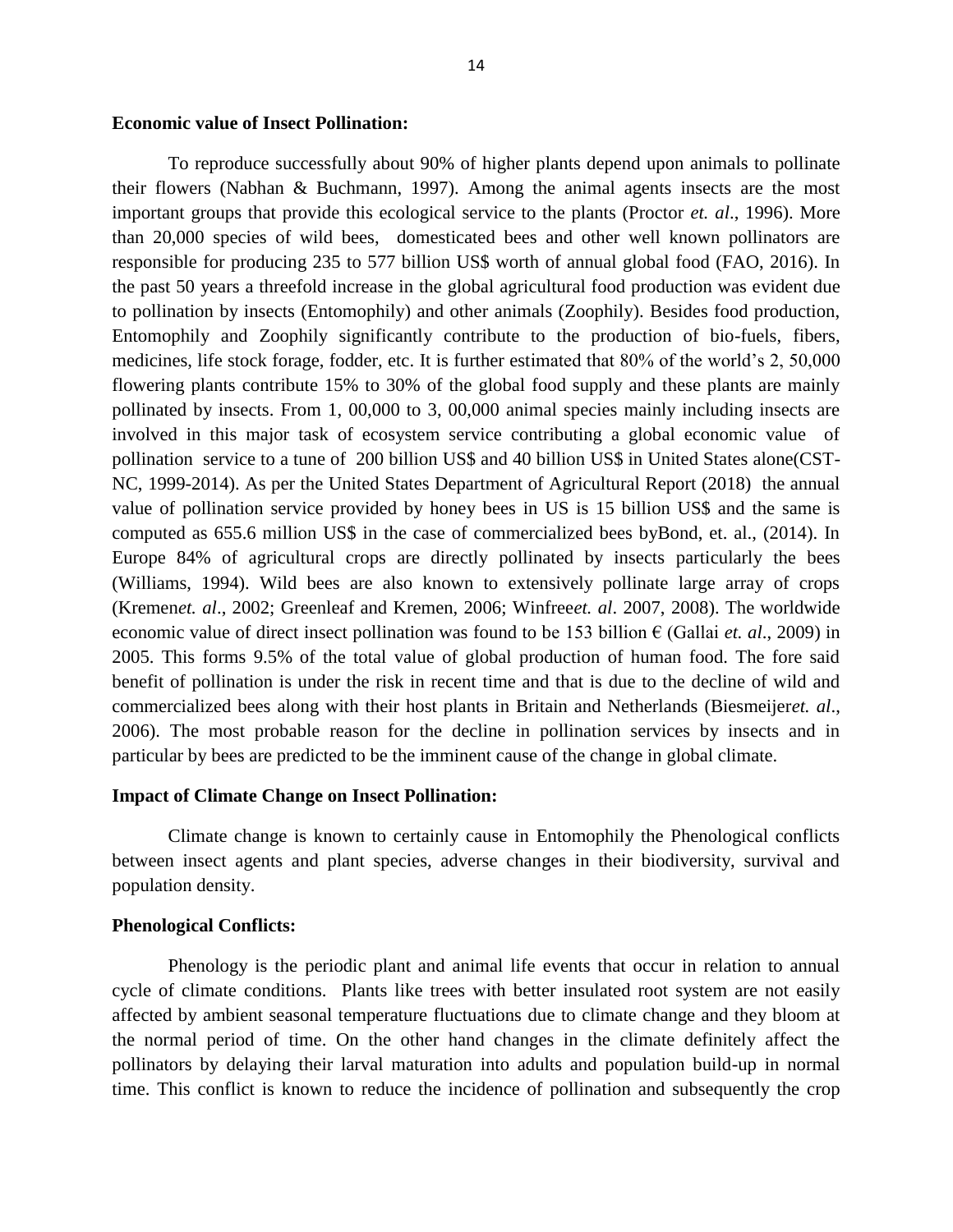production (Esaias, W., 2007). As a typical example, warm temperature is essential for broods of honey bee larvae to survive better and to mature into enough population of workers for effective pollination. In temperate countries climate change causes an early spring cold snaps that kill many of the developing worker bees and causes a delay in their population build-up. This will impede the pollination even though the normal blooming occurs in unaffected plants (Esaias, W., 2007). On the contrary, in some parts of Europe unusually high spring temperature accelerate hatching from egg and adult emergence from cocoon of butterflies and other insect pollinators when enough blooming is not there in plants to provide nectar and pollen (Berwyn, 2018).In recent time in temperate countries including United Kingdom and United States global warming causes an earlier onset of spring. This results in too early blooming of plants when the insect pollinating agent's populations have not built-up enough for normal incidences of pollination and plant reproduction(Dell'Amore, 2013; Amano *et. al*., 2010)According to Inouye (2006) the climate change disturbing the timing of blooming and emergence of overwintering insect pollinators will irrevocably hamper their phenological intimacy that co-evolved over the past hundreds of years. Further, his studies on mountain ecosystem and pollination ecology at Colorado Rocky Mountains show that in high altitudes the adverse effect of climate change in pollination is more drastic.Timing of flowering is advanced as a result of earlier onset of increased ambient temperature and snow melting. Such abundant occurrence of flowers without enough density of pollinators including insect may result in the failure in survival and reproduction of both the pollinators and the plant species concerned. Because of this phenological conflict in the long run a possible extinction of both the partners of pollination is predicted (Inouye, 2006).

Climate change can generate a mismatch in the seasonal timing of interacting plants and their pollinators owing to species specific shifts in their phenology (Bartomeus *et. al*., 2011; Visser & Both, 2005). Forrest and Thomson (2011) from their investigation on phonological responses of insect pollinators and their flowering host plants in Rocky Mountain Meadows suggested higher threshold ambient temperatures for development and diapause termination in insects than those required for blooming in plants. Hence, plants' response is earlier than pollinators like bees and wasps. They further proposed that cues from local environmental changes are the primary causes of species specific phonological changes between pollinating partners. Rafferty and Ives (2011) from their studies on flowering phenology of 14 perennial plant species with their pollinator activity showed that the phonological mismatch in plantpollinator mutualism does not occur in all cases. This is because of the fact there may be matched phonological responses either by shifting or by non-shifting seen in the pollinating partners due to climate change (Rafferty & Ives, 2011)). In the same way a buffered phenological responses in making normal quantity of pollination is also possible when interacting pollinating partners in this regard evolved similar responses to environmental changes (Elzinga *et. al*., 2007). From their studies on 10 insect species, visiting wide range of flowers in spring showingno phenological mismatch in past years, Bartomeus *et. al*. (2011) predicted that in future if the global warming continues in the same quicker phase as it is seen now, a significant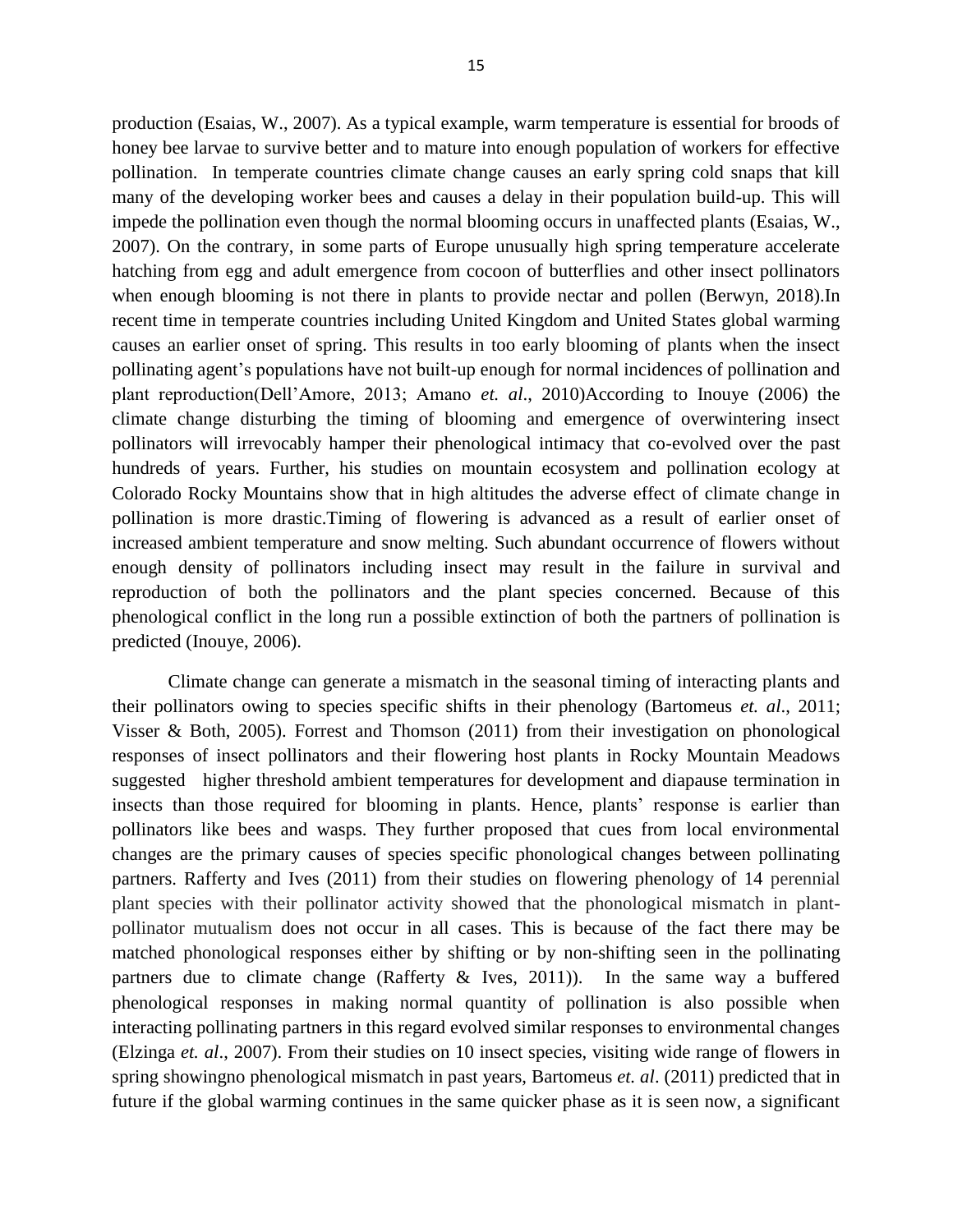mismatch in this regard would occur between partners of pollination hindering the crop reproduction. An extensive analysis of mutual pollinating interactions on 1420 pollinators and 429 plants by Memmott*et. al*. (2007) leads to the prediction that definite phenological shifts may occur due to climate change and that could cause 17-50% reduction in floral resources to pollinators. This would in turn be a main reason for the extinction of pollinators by decreasing their diet breadth with a subsequent end of their crucial pollinating interaction with the host plants leading to the loss of crop production. Global Warming Simulated Model studies conducted to assess the impact of climate change on the pollination services of bumble bees reveal that the warming can decrease the entire period of pollinating interactions (Memmott*et. al*., 2010).

### **Impact on Insect Biodiversity and Population:**

Carvell*et. al*. (2006) reported that the bumble bees (*Bombus* spp.) populations are badly affectedin agro-ecosystem because of climate change causing a decline in their forage availability. Similarly the overall bee diversity including solitary wild bees is known to decline in large part of Britain and Netherland (Biesmeijer, *et. al*., 2006) and only six species of bumble bees are known to commonly occur in United Kingdom out of 22 extant species (Williams, 2007)It is also predicted that extreme changes in cold and warm climates can adversely affect the distribution of warm- and cold-adapted bumblebees (Williams *et.al*., 2007; Williams& Osborne, 2009). Likewise reductions in abundance and geographic range have been documented for bumble bee population in other parts of Europe and North America (Williams, 1982, Goulson, 2003). In Southern Colorado Rocky Mountains it is observed that early increase in ambient temperature with snow melting triggers a warmer and drier condition. This results in decreased amount of wild flower blooming with a subsequent decline in pollinator populations including bees (Aldridge et. al., 2011). Climate change is predicted to be the possible contributor of a mismatch in blooming time of plants and emergence of bees from hibernation in Colorado Rocky Mountains. This discordance is the reason for bee population reduction (Thomson, 2010). In Sweden a drastic decline in the some bumble bee populations and their pollination services on red clover, an important forage plant, was noticed over the last 70 years causing two fold reductions in seed yield. The above changes in the biodiversity of bumble bee populations would be detrimental to the stability of the forage crops in future (Bommarco, 2011). Reports on native Indian honey bee, *Apis dorsata*, shows a 20% reduction in their population over the past 10 years (Smith, 2010).

## **Conclusion:**

The doubling of  $CO_2$  concentration in earth atmosphere is forecasted between 2070 and 2100 (IPCC, 2001). The doubling of this green house gas is predicted to cause a raise of the annual average atmospheric temperature between  $3.5^{\circ}$ C and  $5^{\circ}$ C. The climate change, an imminent impact of Green House gas accumulation in atmosphere, is prognosed to generate disruptions in the mutual purposeful ecological interactions between many insect pollinators and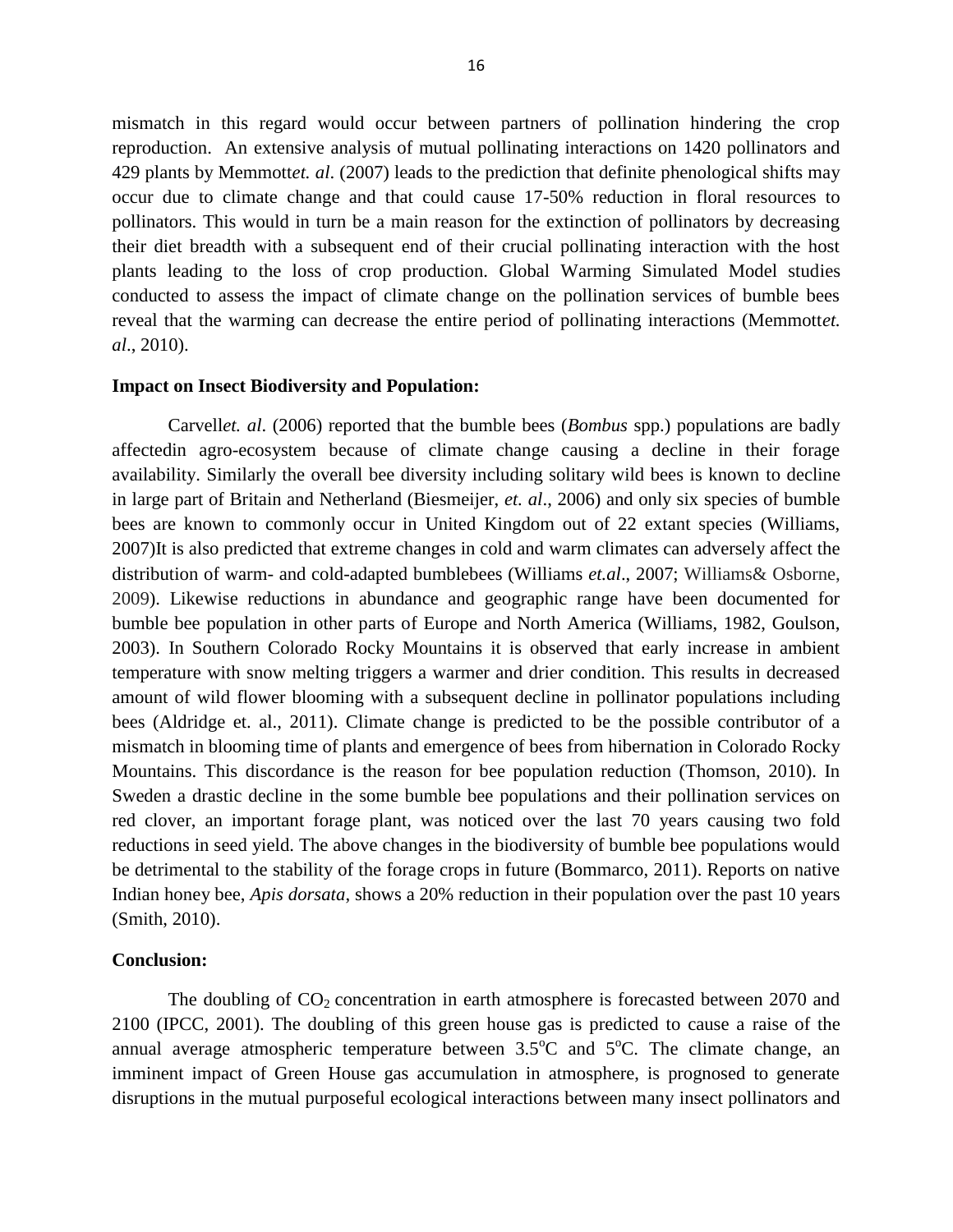their host plants. In the long run this disruption will seriously cause species extinction in both plants and pollinators by reducing their survival, reproduction and habitat. (Memmott *et. al*., 2010). Ultimately this environmental interference in pollination would definitely produce untoward effects on global economy in terms of food production.

**ACKNOWLEDGEMENT:** My thanks are due to my life-partner, Mrs. S. Janaki who is the lady behind my effort in preparing this review.

# **REFERENCES:**

- 1. Aldridge, G., Inouye, D. W., Forrest, J. R. K., William A., Barr, W. A. andMiller-Rushing, A. J. 2011 Emergence of a mid-season period of low floralresources in a montane meadow ecosystemassociated with climate change, Journal of Ecology, 99:905- 913.
- 2. Amano, [T., Smithers,](https://royalsocietypublishing.org/doi/full/10.1098/rspb.2010.0291) R. J., [Tim H., Sparks,](https://royalsocietypublishing.org/doi/full/10.1098/rspb.2010.0291) T. H. and [Sutherland,](https://royalsocietypublishing.org/doi/full/10.1098/rspb.2010.0291) W. J. 2010 [A 250-year](https://royalsocietypublishing.org/doi/full/10.1098/rspb.2010.0291)  [index of first flowering dates and its response to temperature changes,](https://royalsocietypublishing.org/doi/full/10.1098/rspb.2010.0291) Proc.R.Soc.B, 277: 2451-2457.
- 3. Bartomeus, I., Ascher, J. S., Wagner, D., Danforth, B. N., Colla, S., Kornbluth, S. and Winfree, R. 2011 Climate-associated phenological advances in bee pollinators and beepollinated plants, Proc.National.Acad.Sci. USA (PNAS),108(51): 1-13.
- 4. Berwyn, B. 2018 Unusually hot spring threw plants, pollinators out of sync in Europe,https://insideclimatenews.org/.../climate-change-impacts-pollen-pollinationflowers-be...
- 5. Biesmeijer, J. C., Roberts, S. P. M., Reemer, M., Ohlemuller, R., Edwards, M., Peeters, T., Schaffers, A. P., Potts, S. G., Kleukers, R., Thomas, C. D., Settele, J. and Kunin, W. E. 2006 Parallel declines in pollinators and insect-pollinated plants in Britain and the Netherlands, Science, 313: 251-353.
- 6. Bommarco, R. 2011 Pollination Services at Risk Flowering Declines of Swedish Bumble bees, https://www.sciencedaily.com/releases/2011/06/110621093306.ht[m](https://www.sciencedaily.com/releases/2011/06/110621093306.htm)
- 7. Bond, J., Plattner, K. and Hunt, K. (2014) Fruit and Tree Nuts Outlook: Economic Insight, US Pollination Service Market, USDA Economic Research Service, September, 2014, 6pp.
- 8. Carvell, C., Roy, D. B., Smart, S. M., Pywell, R. F., Preston, C. D. and Goulson, D. 2006 Decline in forage availability for bumble bees at a national scale, Biol.Conserv., 132:481-489.
- 9.  $CST^{TM}$  Nature Conservancy Plight of the Pollinators The Unheralded Pollinators Cell Signaling Technology.inc (1999- 2014), [www.eco.cellsignal.com/04/unheralded.html.](http://www.eco.cellsignal.com/04/unheralded.html)
- 10. Dell'Amore, C. 2013Earliest Blooms Recorded in U.S. Due to Global Warming, [https://news.nationalgeographic.com/.../130116-spring-earlier-global-warming-plants-.](https://news.nationalgeographic.com/.../130116-spring-earlier-global-warming-plants-)..
- 11. [Elzinga, J.A.](https://www.ncbi.nlm.nih.gov/pubmed/?term=Elzinga%20JA%5BAuthor%5D&cauthor=true&cauthor_uid=17573151), [Atlan, A.](https://www.ncbi.nlm.nih.gov/pubmed/?term=Atlan%20A%5BAuthor%5D&cauthor=true&cauthor_uid=17573151), [Biere, A.](https://www.ncbi.nlm.nih.gov/pubmed/?term=Biere%20A%5BAuthor%5D&cauthor=true&cauthor_uid=17573151), [Gigord, L.](https://www.ncbi.nlm.nih.gov/pubmed/?term=Gigord%20L%5BAuthor%5D&cauthor=true&cauthor_uid=17573151), [Weis, A. E.](https://www.ncbi.nlm.nih.gov/pubmed/?term=Weis%20AE%5BAuthor%5D&cauthor=true&cauthor_uid=17573151) and
- 12. [Bernasconi, G.](https://www.ncbi.nlm.nih.gov/pubmed/?term=Bernasconi%20G%5BAuthor%5D&cauthor=true&cauthor_uid=17573151)2007Time after time: flowering phenology and biotic interactions[,Trends](https://www.ncbi.nlm.nih.gov/pubmed/17573151)  [Ecol. Evol.,](https://www.ncbi.nlm.nih.gov/pubmed/17573151) 22(8):432-439.
- 13. Esaias, W. 2007 Buzzing about Climate Change NASA Earth Observatory, https://earthobservatory.nasa.gov/features/Bees/bees3.php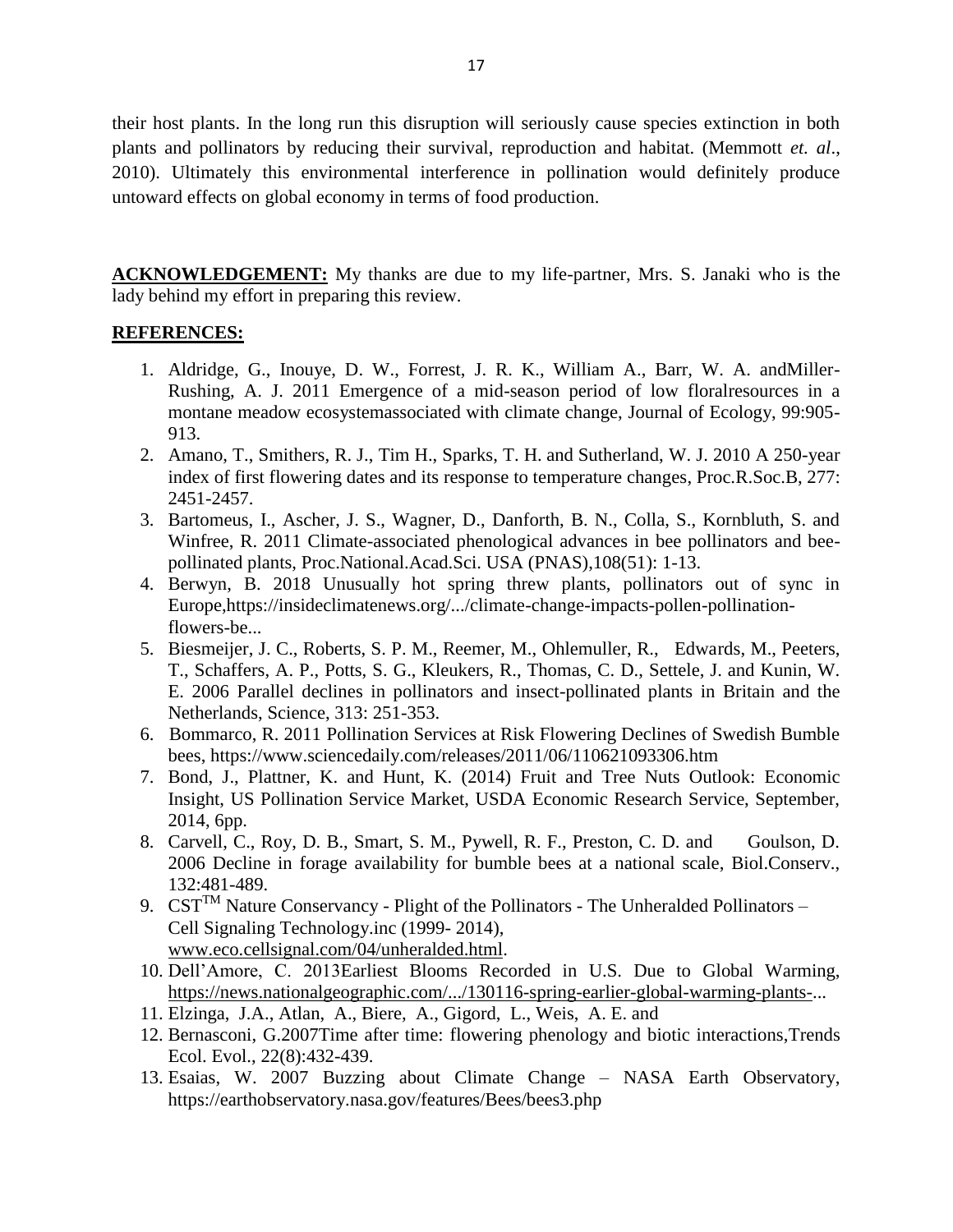- 14. FAO (2016) News Article: Pollinators vital to our food supply under threat
- 15. Forrest, J. R. K. and Thomson, J. D. 2011 An examination of synchrony between insect emergence and flowering in Rocky Mountain meadows, Ecological Monographs, 81(3):469-491.
- 16. Gallai, N., Salles, J-M., Settele, J. and Vaissiere, B. E. 2009 Economic valuation of the vulnerability of world agriculture confronted with pollinator decline, Ecological Economics, 68(3): 810-821.
- 17. Greenleaf, S. S. and Kremen, C. 2006, Wild bees enhance honey bees' pollination of hybrid sunflower, Proceedings of the National Academy of Sciences USA, 103:13890- 13895.
- 18. Goulson, D. 2003 Bumblebees their behaviour and ecology,  $2<sup>nd</sup>$  edn. Oxford University Press.
- 19. Inouye, D. W. 2006 Climate Change Threatens Pollination Timing, <https://www.sciencedaily.com/releases/2006/08/060809234056.htm.>
- 21. *IPCC 2001 Climate Change 2001: Third Assessment Report of the Intergovernmental Panel on Climate Change (WG 1 and 2). Cambridge University Press.*
- 22. Kremen, C., Williams, N. M. and Thorp, R. W. 2002 Crop pollination from native bees at risk from agricultural intensification, Proceedings of the National Academy of Sciences USA, 99: 16812-16816.
- 23. Memmott, J., Craze, P. G., Waser, N. M. and Price, M. V. 2007 Global warming and the disruption of plant-pollinator interactions, Ecol.Lett., 10(8):710-717.
- 24. Memmott, J., Carvell, C., Pywell, R. F. and Craze, P. G. 2010 The potential impact of global warming on the efficacy of field margins sown for the conservation of bumblebees, Philos.Trans.R.Soc.Lond., B.Biol.Sci., 365(1549):2071-2079.
- 25. Nabhan, G. P. and Buchmann, S. L. 1997 Services provided by pollinators. In Nature's services – societal dependence on natural ecosystems (9ed. Daily G. E., editor), pp 133- 150 Washington, DC: Island Press.
- 26. Proctor, M., Yeo, P. and Lack, A. 1996 The natural history of pollination. London: Harper Collins Publishers.
- 27. Rafferty, N. E. and Ives, A. R. 2011 Effects of experimental shifts in flowering phenology on plant-pollinator interactions, Ecology Letters, 14:69-74.
- 28. Smith, D. M. 2010 Bees and other vegetable pollinating insects declining in India, suite 101.com/…/bees-and-other-vegetable-pollinating-insects-declining-in-india-a314687
- 29. Thomson, J. D. 2010 Flowering phenology, fruiting success and progressive deterioration of pollination in an early-flowering geophytes, Phil.Trans.R.Soc.B., 365:3187-3199.
- 30. US Pollinator Information | United States Department of Agriculture (2018) [https://www.ree.usda.gov/pollinators.](https://www.ree.usda.gov/pollinators)
- 31. Visser, ME. & Both, C. 2005 Shifts in phenology due to global climate change: The need for a yardstick, Proc.Biol.Sci., 272:2561-2569.
- 32. Williams, I. H. 1994 The dependence of crop production within the European Union on pollination by honey bees, Agricultural Zoology Reviews, 6: 229-257.
- 33. Williams, P. H. 1982 The distribution and decline of British bumble bees (*Bombus* Latr.), J.Apicult.Res.,21:236-245.
- 34. Williams, P. H. and Osborne, J. L. 2009 Bumblebee vulnerability and conservation world-wide, Apidologie, 40:367-387.